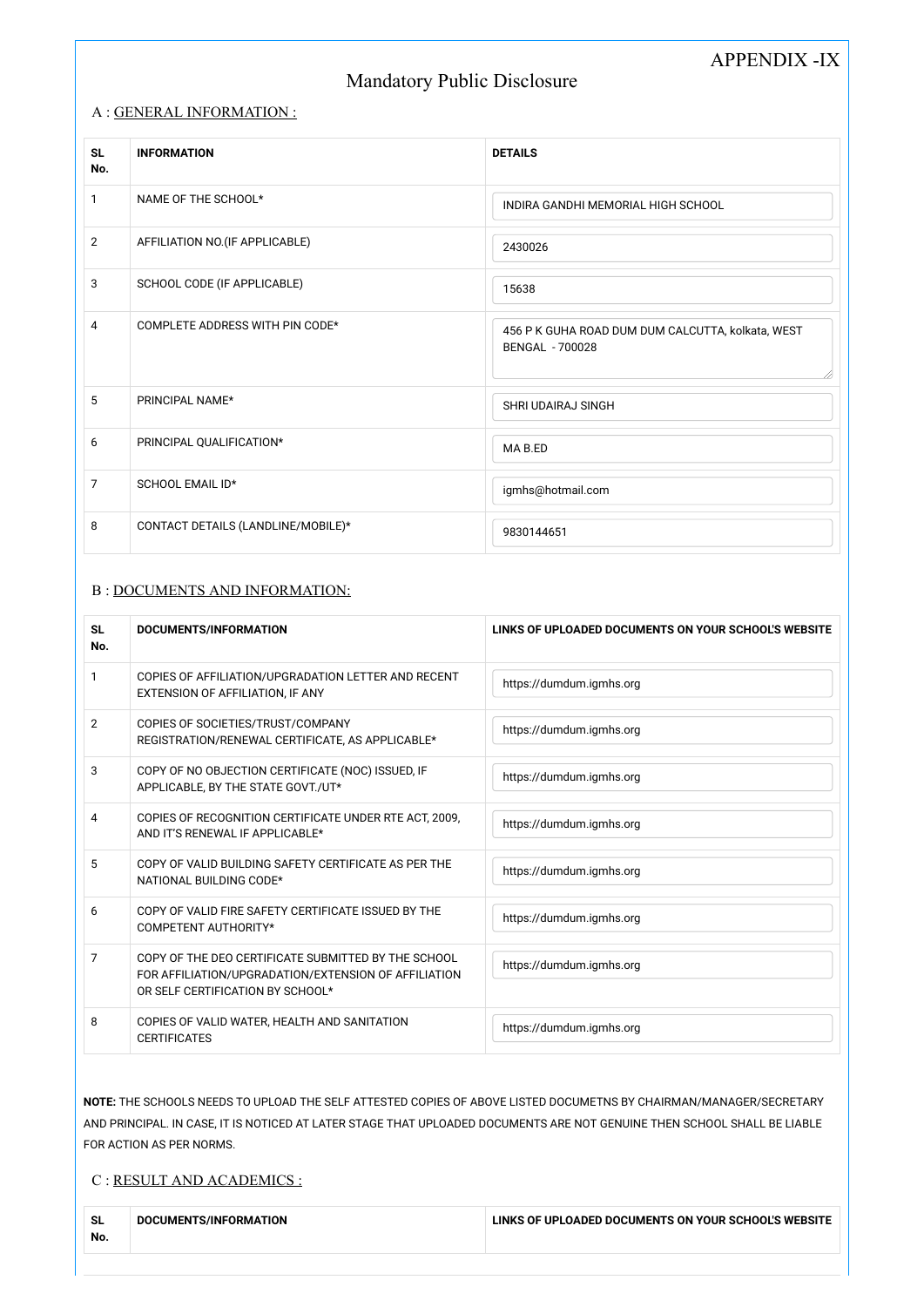|   | FEE STRUCTURE OF THE SCHOOL*                                            | https://dumdum.igmhs.org |
|---|-------------------------------------------------------------------------|--------------------------|
|   | ANNUAL ACADEMIC CALENDER*                                               | https://dumdum.igmhs.org |
| 3 | LIST OF SCHOOL MANAGEMENT COMMITTEE (SMC)*                              | https://dumdum.igmhs.org |
| 4 | LIST OF PARENTS TEACHERS ASSOCIATION (PTA) MEMBERS*                     | https://dumdum.igmhs.org |
| 5 | LAST THREE-YEAR RESULT OF THE BOARD EXAMINATION AS PER<br>APPLICABILITY | https://dumdum.igmhs.org |

### D : STAFF (TEACHING) :

| <b>SL</b><br>No. | <b>INFORMATION</b>                          | <b>DETAILS</b>     |
|------------------|---------------------------------------------|--------------------|
| 1                | PRINCIPAL*                                  | SHRI UDAIRAJ SINGH |
| $\overline{2}$   | TOTAL NO. OF TEACHERS*                      | 97                 |
|                  | PGT*                                        | 31                 |
|                  | TGT*                                        | 34                 |
|                  | PRT*                                        | 30                 |
| $\mathbf{3}$     | TEACHERS SECTION RATIO*                     | 1:1.5              |
| $\overline{4}$   | DETAILS OF SPECIAL EDUCATOR*                | 1                  |
| 5                | DETAILS OF COUNSELLOR AND WELLNESS TEACHER* | 1                  |

### RESULT CLASS: X

| <b>SL</b><br>No. | <b>YEAR</b> | NO. OF<br><b>REGISTERED</b><br><b>STUDENTS</b> | <b>NO. OF STUDENTS</b><br><b>PASSED</b> | <b>PASS</b><br><b>PERCENTAGE</b> | <b>REMARKS</b> |
|------------------|-------------|------------------------------------------------|-----------------------------------------|----------------------------------|----------------|
|                  | 2020        | 208                                            | 205                                     | 98.56                            |                |

#### RESULT CLASS: XII

| ิจ∟ | . .<br>VI<br>ΆŊ | NO.<br>. OF | ΩI<br>N <sub>0</sub> | <b>PASS</b><br>AJJ | . |
|-----|-----------------|-------------|----------------------|--------------------|---|
|     |                 |             |                      |                    |   |

| No. |      | <b>REGISTERED</b><br><b>STUDENTS</b> | <b>PASSED</b> | <b>PERCENTAGE</b> |  |
|-----|------|--------------------------------------|---------------|-------------------|--|
|     | 2020 | 323                                  | 297           | 91.95             |  |
|     |      |                                      |               |                   |  |

#### E : SCHOOL INFRASTRUCTURE:

| <b>SL</b><br>No. | <b>INFORMATION</b>                               | <b>DETAILS</b> |
|------------------|--------------------------------------------------|----------------|
|                  | TOTAL CAMPUS AREA OF THE SCHOOL (IN SQUARE MTR)* | 4549           |
|                  |                                                  |                |